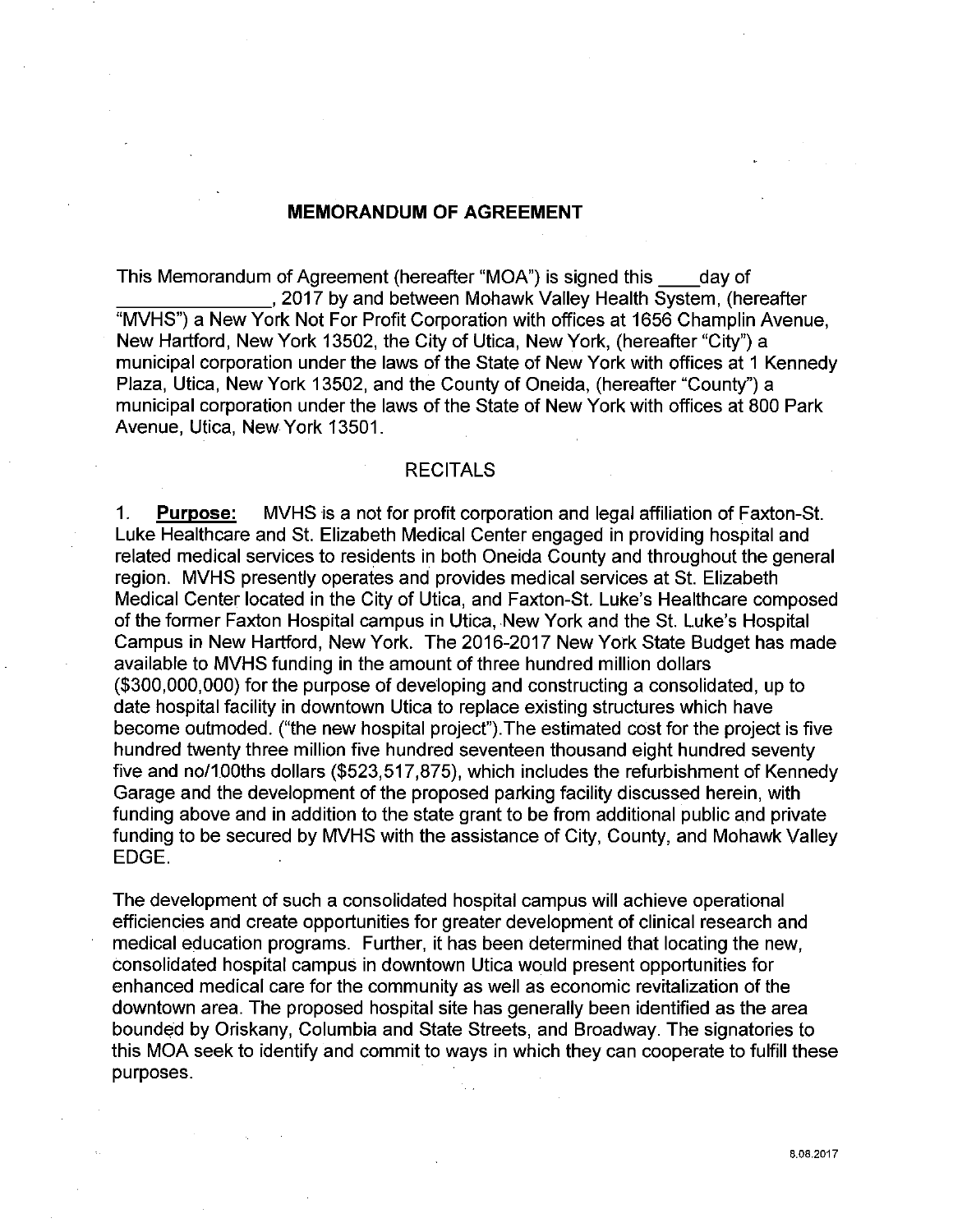2. **Intent of this MOA:** This MOA is to be signed by Scott H. Perra in his capacity as Chief Executive Officer of MVHS, Robert M. Palmieri in his capacity as Mayor of the City of Utica, and Anthony J. Picente, Jr. in his capacity as County Executive of Oneida County. It is the intent of this MOA to identify, delineate, and agree to a plan for cooperation by and among MVHS, City, and County to further the purpose of a consolidated and new hospital campus in downtown Utica, to work cooperatively toward that purpose, and to contribute financially, through in kind and monetary contributions, and otherwise toward that purpose. All of the signatories to this MOA acknowledge and agree that the primary purpose of this MOA is to specify, give definition, and agree to ways and means by which the parties may cooperate and contribute to achieve the purpose of a new hospital campus. It is understood and agreed that at this time various elements of funding the proposed parking garage hereafter mentioned are dependent upon completion of a process of application, award, and release of funding. Once this information becomes known, the parties will enter into an agreement or agreements (the "Definitive Agreement(s)") more specifically identifying funding sources and amounts, together with further schedules and details with regard to mutual obligations of the parties with regard to contributions towards, and payment of, debt service.

#### 3. **Cooperative Parking Agreement:**

**General Description:** The parties to this MOA recognize that the effective and convenient utilization of a downtown Utica site for the new hospital project will require additional parking. Further, the parties recognize and acknowledge that in addition to the needs of hospital staff, related medical personnel that locate within the medical office facility, patients, visitors, and others conducting business within the hospital, that additional parking in downtown Utica would confer significant public benefits upon City and County to meet the needs of the general public availing themselves of professional, commercial, entertainment, recreational and government services concentrated in the downtown Utica area. Accordingly, the parties recognize that the new hospital project together with existing and projected increased parking needs for the general public would create a need for a municipal parking facility providing approximately 1550 new parking stalls, which would be approximately apportioned between 1150 parking stalls for hospital use and public use for other outpatient services that would be part of the MVHS project, and 400 parking stalls for general public use including persons visiting or doing business with physicians in the facility used for private medical practices.

This is in addition to another  $2,000 + \text{surface}$  parking spaces that will be incorporated into the overall site plan for the MVHS downtown campus and the refurbishment of Kennedy Garage that would support supplemental parking needs for one or more Medical Office Buildings that would be developed by MVHS or by private developers working collaboratively with MVHS and provide additional parking that is proximal to the new MVHS healthcare facility.

The location for the proposed parking facility will be determined by mutual agreement of MVHS, City and County with the primary objective being to situate the parking facility so that it optimizes, in order of priority, the parking needs for MVHS and then the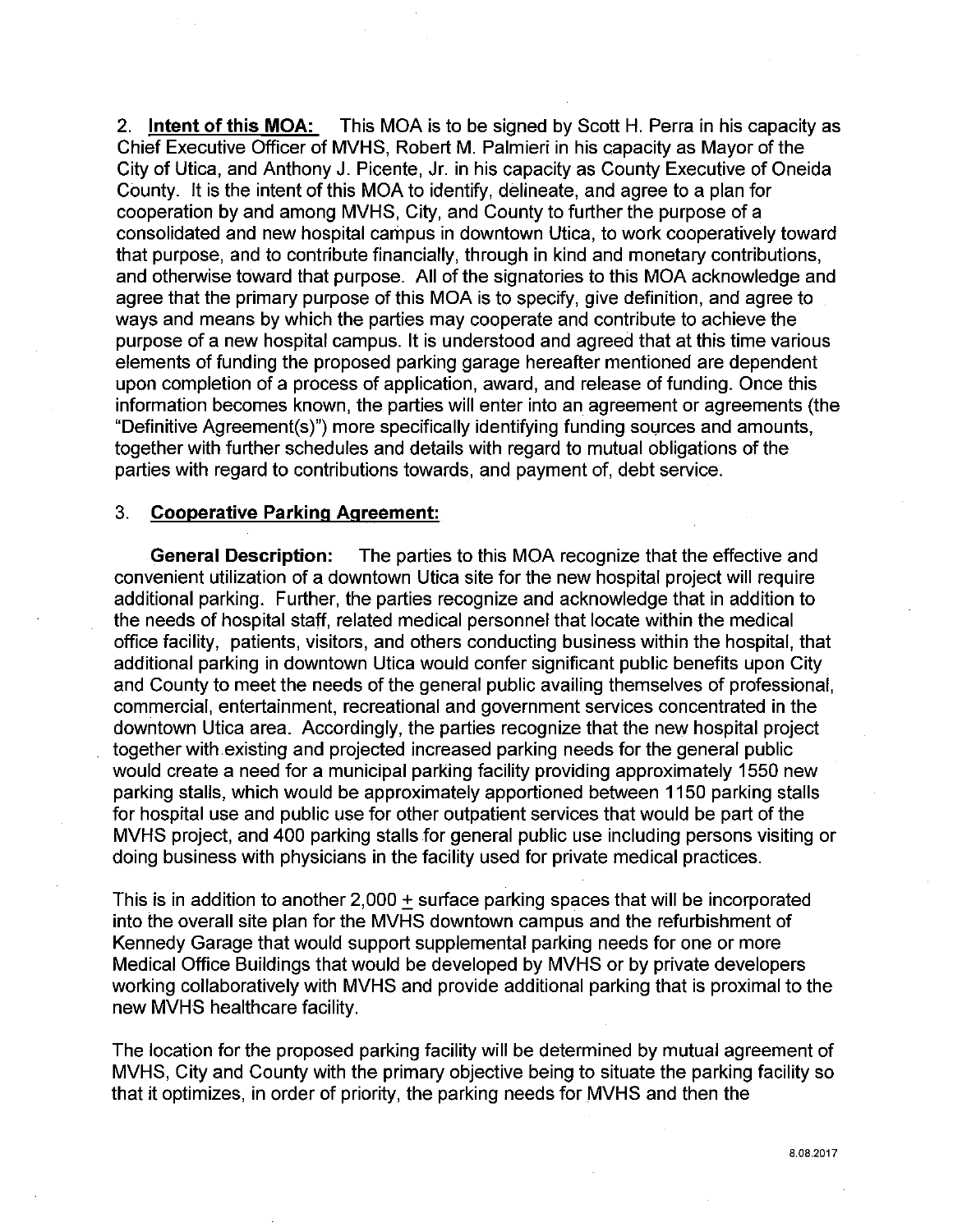downtown Utica general public. The location for the parking facility will be incorporated into the Definitive Agreement(s).

4. **Estimated Cost:** The parties understand and agree that the current estimated cost of such a parking facility is forty million five hundred and seventeen thousand eight hundred seventy five dollars (\$40,517,875.00). Additionally, the parties also agree to work cooperatively to repair and restore the Kennedy Parking Garage at an estimated cost of three million dollars (\$3,000,000.00).

#### 5. **Sources of Funding:**

(a.) The parties agree that there will be a debt financing component estimated at thirty seven million five hundred seventeen thousand eight hundred seventy five dollars (\$37,517,875.00), consisting of twenty seven million four hundred five thousand eight hundred fifty three dollars (\$27,405,853.00) in general obligation bonds to be issued by County and ten million one hundred twelve thousand twenty two dollars (\$1 0, 112,022.00) in funding generated from the allocation of New Market Tax Credits (NMTC) or other funds obtained for the project.

County and City will in the Definitive Agreement apportion the annual debt service on the project between them with County paying sixty (60%) per cent and City (40%) forty per cent. The Definitive Agreement(s) shall set forth the time and manner of City's payments to County.

(b.) City shall reprogram an existing one million five hundred thousand dollars (\$1 ,500,000.00) grant through Empire State Development Program to City to be used for the parking facility project. Additionally, a New York State Assembly sponsored one million dollar (\$1,000,000.00) grant from the State Assistance Municipal Program (SAM) and five hundred thousand dollars (\$500,000.00) from an expected Upstate Revitalization Initiative Grant (URI) shall be used for the parking facility project.

(c.) An additional three million dollars (\$3,000,000.00) will be allocated from the expected URI grant for repair and restoration of Kennedy Parking Garage.

6. **Cooperative Municipal Parking Program:** The parties to this agreement agree to support a cooperative parking program, the designated roles of each party being contemplated as follows:

(a.) County will act as the primary developer to arrange necessary financing for the parking facility and to oversee its construction. County will hold the fee title to the parking facility. Under a lease agreement with County or other suitable arrangement, MVHS will operate the parking facility for its needs and the needs of members of the general public conducting business, recreational or personal pursuits in the downtown Utica area. The facility will be open and available for use on a 365 day per year/twenty four hour per day basis.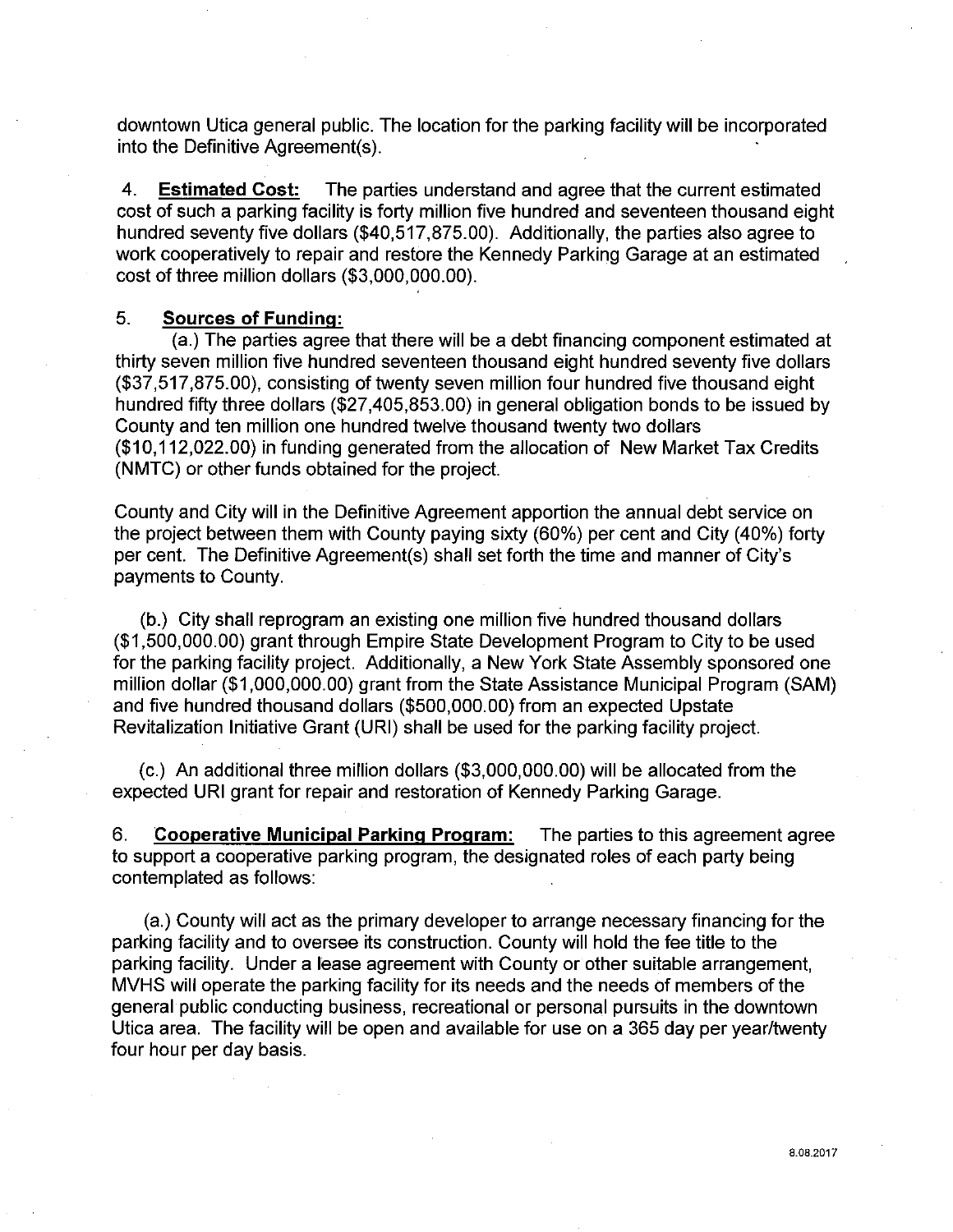(b.) MVHS shall, in consultation with County and City establish a general municipal parking agreement and plan which may include a parking fee structure. MVHS shall receive all revenue generated by the operation of the garage and be responsible for the costs for maintenance and operation of the garage as well as establishing a reasonable repair and capital reserve fund

(c.) MVHS, City, and County agree to negotiate in good faith a plan for the disposition and sharing between City and County of any parking facility generated revenues over and above costs of operation, maintenance and reasonable contributions to a capital reserve fund ("the excess revenues."). Such excess revenues shall be allocated in the same proportion as City and County's respective contributions to debt service for the parking facility (60/40 as discussed in section 5a. above). The parties agree that the method of calculating such revenue and its allocation, the method and frequency of payment, the term of the agreement and any renewal and/or extension provisions and remedies of the parties in the event of any breach of the agreement to share the excess revenues shall be incorporated in the Definitive Agreement(s).

(d) City is the owner of Kennedy Garage and will act as the developer and oversee the improvements to Kennedy Garage. The parties hereto agree to work together to include Kennedy Garage in the general municipal parking plan mentioned above.

(d.) It is understood that the utilization of New Market Tax Credits and other funding mechanisms may require the establishment of one or more Community Development Corporations or the creation of collaborations between new and existing Community Development Corporations. The parties to this MOA agree to work cooperatively to establish this framework.

7. **Dedication of Existing City-Owned Properties:** City is the owner of certain properties which have been acquired by the foreclosure of tax liens and by other means which are within the potential footprint of the proposed new hospital project.. In recognition of the general public benefit which will be conferred by the establishment of the new facility, City agrees to transfer all of its right title and interest in such properties to MVHS or any designated appropriate entity to be used for the sole purpose of establishing the new hospital facility and ancillary improvements related thereto. A list of these properties is attached hereto as **Exhibit A.** It is understood and agreed that this list (Exhibit A) may need to be modified according to the needs of the new hospital project and the parties agree to negotiate in good faith toward such end.

8. **Cooperation With Regard to Additional Funding:** The parties agree to work cooperatively to identify other public and/or private sources of funding which are or may become available for the new hospital facility project and related ancillary improvements. When such a funding source is or may be identified, the parties to this agreement, to the extent one or more of them may be a qualified applicant, shall agree to serve as such applicant and the parties shall cooperatively work to complete the appropriate application process.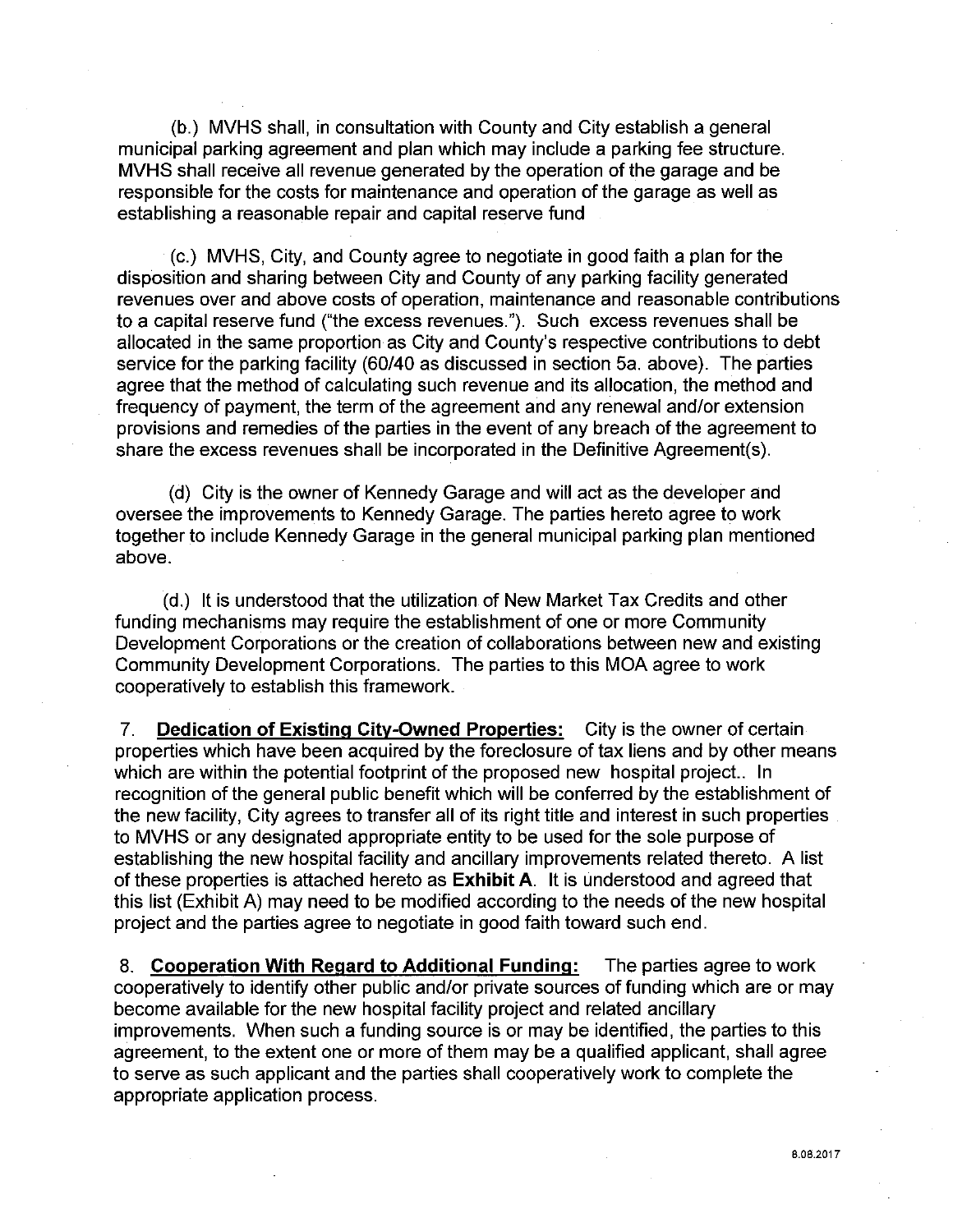9. **Additional items of Assistance to be Provided by County:** In addition to the other items set forth more specifically above, County shall provide the following assistance to the new hospital project at County's expense:

(a.) Provide a Planner in the Oneida County Planning Department assigned to the new hospital project and tasked with coordinating planning activities among City, County, the State of New York and other government entities; co-support and work with City on Planning of area Master Planning.

{b.) Coordinate and work with New York State Department of Transportation to provide full access at the intersection of Oriskany and Cornelia Streets.

(c.) Waive all applicable County fees or charges associated with construction and installation of improvements including but not limited to plan review, permits, impact fees, mitigation charges and the like.

10. **Additional Items of Assistance to be Provided by City:** In addition to the items set forth more specifically above, City shall provide the following assistance to the new hospital project at City's expense:

(a.) Contribute City-owned land within the boundaries of the new hospital campus as set forth above.

{b.) Provide appraisals for all City-owned land within the new hospital campus boundaries.

(c.) Relocate current parking west of Pine Street which is utilized for police parking and relocate to land to be contributed by MVHS (current Brandeles Property 50+/ spaces and reminder in the new parking garage facility (57+/- parking stalls).

(d.) Discontinue portions of Lafayette, Lee and Cornelia Streets within the new hospital boundaries and transfer to MVHS.

(e.) Enter into discussions to include in the Definitive Agreement plans to reroute existing City-owned utilities within the new hospital project boundaries, remove utilities and terminate use of existing easements and rights of way.

(f.) Consider in the development of the parking plan mentioned above, the dedication of at least 200 of the 450 parking stalls in Kennedy Parking Garage for Hospital use.

(g.) Assist displaced and affected businesses in relocating to other suitable locations within the City of Utica.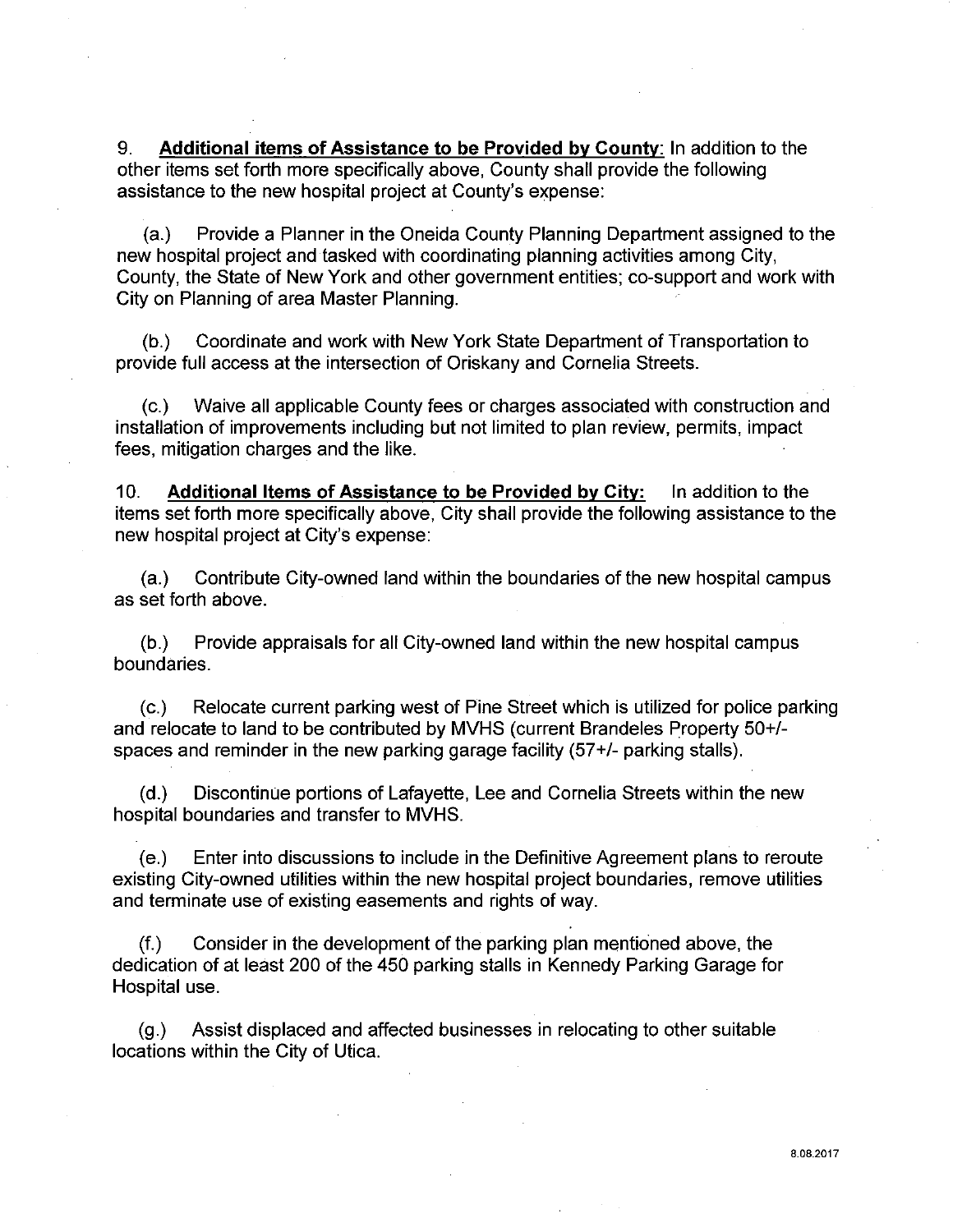(h.) In view of the requirement of the New York State Department of Health and the Dormitory Authority of the State of New York to provide building and construction inspection, review and permitting, waive all fees for any building or zoning permits or any other such fee, at least to the extent such fees do not reflect actual costs necessarily incurred by City.

(i.) To the extent necessary, cooperate to secure necessary approvals for rezoning of MVHS property acquired for the new hospital project and adjacent strategic parcels to a PD-E classification which will meet the needs for current and future development.

 $(i)$  Enter into discussions to provide in the Definitive Agreement(s) necessary improvements to Broadway, State Street, and Columbia Street such as new pavement, curbs, sidewalks, lighting and utilities.

(k.) Engage in conducting Strategic Master Planning study of downtown area adjacent to and surrounding the MVHS site in cooperation and coordination with the assigned County Planner.

(I) Provide a Planner assigned to the new hospital project and coordinate activities with County, State of New York and other governmental entities.

11. **Definitive Agreement(s):** The terms and provisions of this MOA are for the purpose of demonstrating the commitment and agreement of the parties with regard to supporting the proposed hospital project, and most particularly, the financing of the parking garage and the development and implementation of the general municipal parking plan. As available funding, costs, location of the proposed parking facility, and other factors related to the hospital project and the overall parking plan clarify and become known, the parties will enter into one or more Definitive Agreements setting forth those specifics.

12. **Publication and Publicitv:** Releases to the news and media and any publicity or other communications shall be coordinated through MVHS and mutually agreed upon.

13. **Confidentialitv:** The parties acknowledge and agree that City and County are public entities subject to the New York State Freedom of Information Law (FOIL). The parties agree to work cooperatively to keep as confidential information which may be subject to exceptions under FOIL including but not limited to proprietary information belonging to MVHS, discussions or negotiations concerning the value and acquisition of real property for the new hospital project and the like. The parties each agree to give each other prompt notice of any request for information related to the subject matters contained in this MOA or subsequent definitive agreements and to give all other parties a reasonable opportunity to make any objection which they may have to disclosure of such information.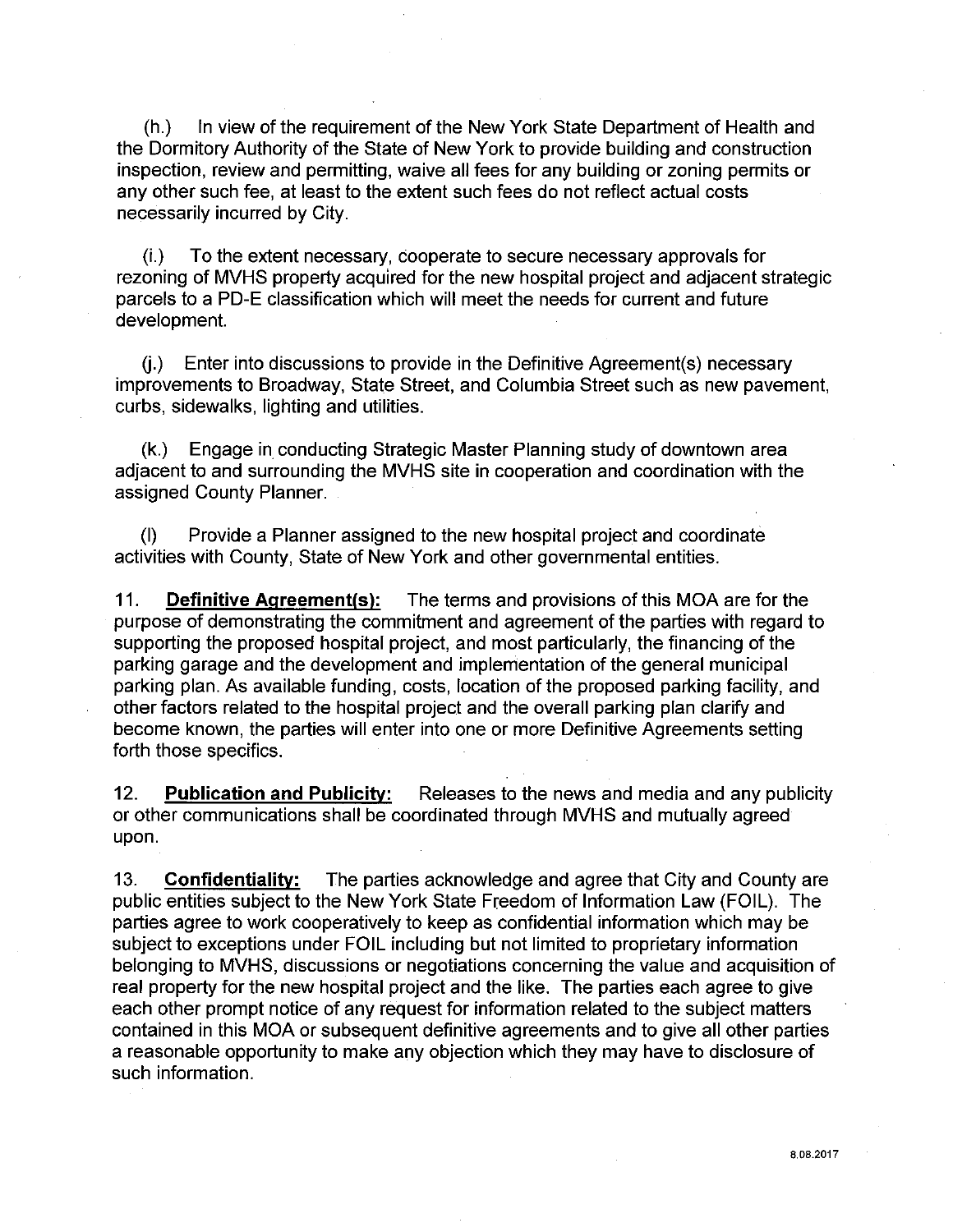14. **Governing Law:** This MOA shall be governed and interpreted under the laws of the State of New York.

15. **Notices and Communications:** All communications, notices and disclosures under this MOA shall be mailed or hand delivered as follows:

#### **To MVHS:**

Scott **H.** Perra President and CEO Mohawk Valley Health System 1656 Champlin Avenue New Hartford, New York 13502

With a copy (not constituting notice) to: General Counsel

### **To County of Oneida:**

Anthony **J.** Picente, Jr. County Executive County of Oneida 800 Park Avenue Utica, New York 13501

With a copy (not constituting notice) to: Office of the County Attorney **To City of Utica:** 

Robert **M.** Palmieri Mayor City of Utica One Kennedy Plaza Utica, New York 13502

With a copy (not constituting notice): Office of the Corporation Counsel.

## SIGNATURE PAGE FOLLOWS: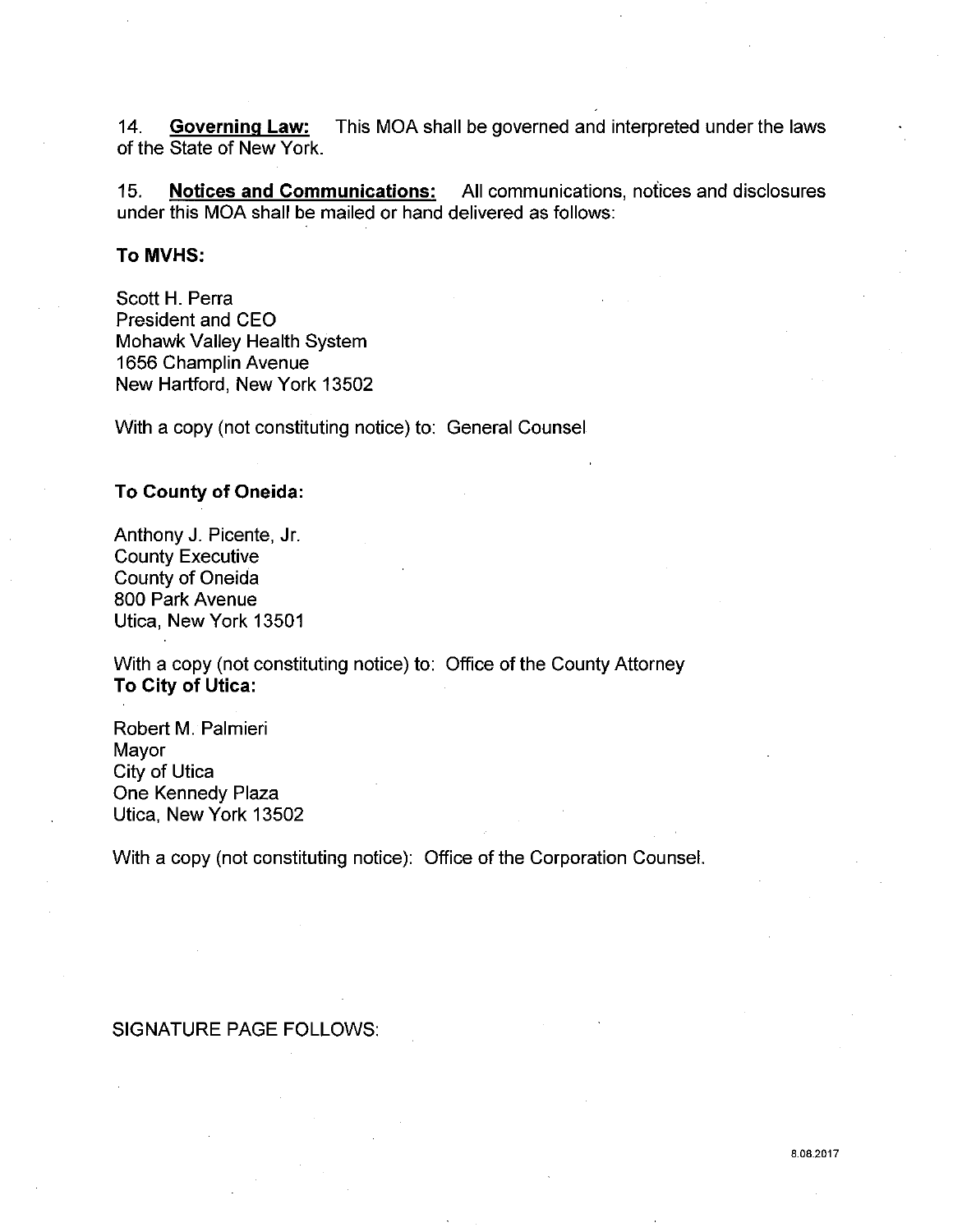In Witness Whereof, each party has caused this Memorandum of Agreement to be executed on the dates hereafter set forth:

MVHS

Mohawk Valley Health System

By:-----:--:---::::----------- Scott H. Perra President and CEO

Date:

County of Oneida

County of Oneida

By:-:---:--::-:---:----:--- Anthony J. Picente, Jr. County Executive

Date:\_\_\_\_\_\_\_\_\_\_\_\_\_\_\_\_\_\_\_\_\_

City of Utica

City of Utica '

Robert M. Palmieri Mayor

Date:  $\frac{8}{21/7}$